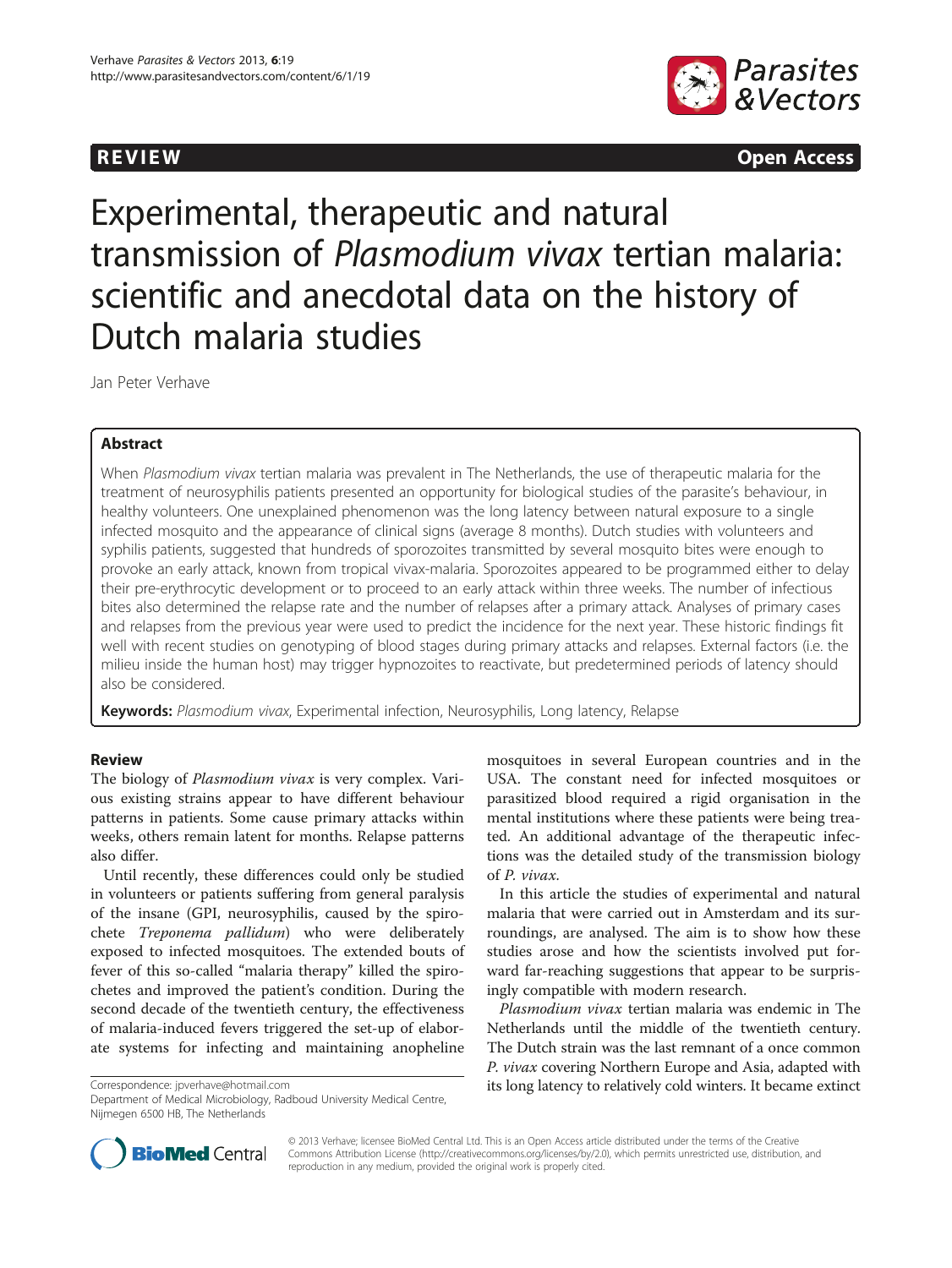in Europe in 1960 (though The Netherlands was declared malaria-free only in 1970).

Malaria was endemic, particularly in the province of North-Holland, north of Amsterdam [[1](#page-6-0)]. The malaria research group had its home in the city, and consequently, a centre for therapeutic malaria (or malaria therapy) was installed in a nearby neurological clinic, as carriers of parasites were readily available in the area.

Pieter C. Korteweg described the initial remittent fevers in vivax-malaria, that since then bear his name [[2\]](#page-6-0). Patients without previous exposure to malaria, developed quotidian fevers with extremely low parasite densities, and treatment with quinine took several days to resolve the symptoms. Only after some 2–6 days without treatment did parasites and fevers change into the familiar intermittent pattern (48 hours). Patients with previous experience developed intermittent fevers without the Korteweg fevers, and with easily detectable parasitaemias, both of which quickly disappeared after treatment [[3\]](#page-6-0).

Another important finding was that sporozoiteinduced infections could give rise to relapses, which never occurred after inoculation of infected blood.

The peak of naturally infected patients in the Dutch summer did not coincide with the period when mosquitoes were found to be infected. The population was still building- up outdoors, and few mosquitoes acquired an infection. In a search to find the crucial period for survival of P. vivax in a temperate climate, it turned out that the peak of infected mosquitoes occurred in the autumn when female mosquitoes were seeking shelter inside houses, and where they kept taking blood meals. When healthy parasite carriers were present (mostly children with sufficient gametocytes in their blood) the mosquitoes became infected, and eventually infectious [[4,5\]](#page-6-0). The majority of people infected during autumn experienced their first attack of vivax-malaria around the following May, without any earlier sign of infection. In 1902 Korteweg had already formulated a hypothesis [[6,7\]](#page-6-0), which he further elaborated with reference to the long latency, when malaria therapy of GPI-patients was about to begin (and of which he was in charge after his retirement as a general practitioner) [[8\]](#page-6-0). The hypothesis was that infectious bites in autumn led to a first clinical attack during the following spring or summer, but it required further proof. Swellengrebel and Schüffner, respectively Professors of Parasitology and Tropical Medicine at the Institute of Tropical Hygiene in Amsterdam, decided in 1928 to perform experimental infections on healthy volunteers that would imitate natural conditions (i.e. the use of one infectious mosquito, and not many as used for GPI-patients) [[5\]](#page-6-0). The results of this experiment and its follow-up provide complementary sources of information and consideration of a recent publication by Nicolas White, a comprehensive study on latency and relapses of P. vivax in which he cited some of the work of Korteweg and Swellengrebel, which he considered as brilliant [[9\]](#page-6-0).

# P. vivax and long latency

To test the long latency hypothesis, healthy volunteers were exposed to infected mosquitoes. Anopheles atroparvus mosquitoes were infected from a GPI-patient carrying many gametocytes, and the mosquitoes developed 10–50 oocysts. When the researchers predicted that sporozoites would be present in the salivary glands, Schüffner and Swellengrebel, Mrs Swellengrebel, Korteweg and some other colleagues and collaborators volunteered to be bitten by one or two mosquitoes that subsequently appeared to be positive with sporozoites. After their exposure in September-November 1928, none of them developed a parasitaemia or a clinical attack within weeks, but all of them came down with fever and parasites in their blood, some 8 months later, in the next year.

Because the Health Division of the Rockefeller Foundation supported the experiment, Swellengrebel informed its representative in Europe, Dr George K. Strode on July  $31<sup>st</sup>$ , 1929: "We all had rather sharp attacks as we wished to be sure that they were not only parasites but also a good fever. I was just a little uneasy about my wife who is going to be confined in October." (\*, an attack might affect pregnancy and provoke a relapse, see below). Schüffner and Swellengrebel documented the results of 6 volunteers for publication [\[10-12\]](#page-6-0). The hypothesis was now a proven fact and in complete agreement with what had been observed in natural infections. Satisfied, the two leaders departed for a long trip to British India on behalf of the Malaria Commission of the League of Nations [[5\]](#page-6-0).

During this travel, Schüffner received a letter from another participant in the infection experiment. This volunteer (medical doctor C. Delprat) had exposed himself to mosquitoes several times in November 1928. He became feverish on 26th August, 1929, and parasites appeared 4 days later, after which he started taking quinine. On 3rd September, whilst driving a car, he experienced a severe pain in his left side, passed out and was admitted to hospital. He reported the diagnosis (rupture of the spleen with some internal bleeding, due to vivaxmalaria) to Schüffner in Bombay, with the strong request to keep it secret, because he had never informed his wife about his voluntary participation in the experiment... Swellengrebel felt relieved that the experiment had not resulted in the death of this volunteer (\*\*).

Interestingly, in the published reports, written-up after six people had developed malaria, the authors mentioned all participants by name and their previous malaria history. However, in his book Malaria in The Netherlands [\[13](#page-6-0)], Swellengrebel recounted the experiment and mentioned in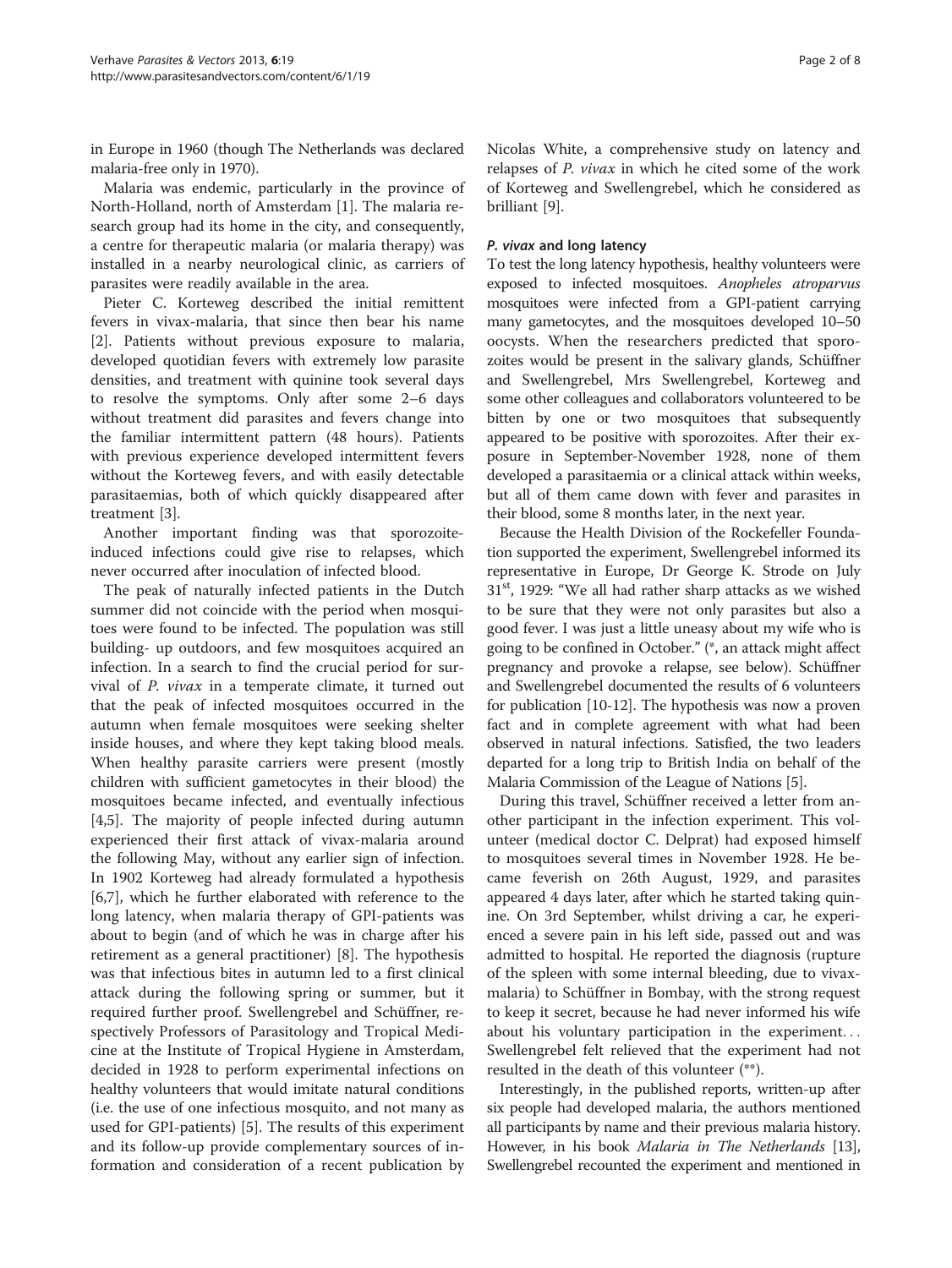a footnote an eighth volunteer whose case was not published before, because of personal reasons (page 150). This must have been Dr. Delprat. The data of a seventh volunteer also did not appear in the publications and the details remain unknown. In the 8 volunteers, the average latent period was 8 months and 15 days, which coincided with P. vivax patients infected with the strain that was indigenous in England, whose latent period amounted to 8 months and 27 days.

Six GPI-patients exposed to 8–13 bites of mosquitoes from the same batch developed fever and parasitaemias within three weeks, but such results were not always so coherent. Taken together with the fact that the Dutch P. vivax often took too long before the first attack the therapeutic treatment was not a smooth procedure. Moreover, the GPI-patients did not experience enough of the necessary chills if they had had malaria before. Apart from a few trials with P. malariae [\[14\]](#page-6-0), the routine exposure of paralytic patients was continued with mosquitoes infected with the Madagascar strain of P. vivax (supplied by Colonel S.P. James, who directed a similar malaria-therapy program at The Horton Hospital, Epsom UK). This M-strain almost invariably resulted in short incubation periods of about twelve days, rather than the three weeks of the indigenous Holland (H) strain and also caused more fever. In addition, mosquito infections with the M-strain were more successful (60%) than with the H-strain (40%), even when patients had experienced a natural or therapeutic infection with the same strain before. The M-strain provided a welcome solution to the poor rates of therapeutic efficacy of the H-strain, even when many mosquitoes were allowed to bite. Korteweg reported many details about these two strains, used for therapeutic purpose [[15\]](#page-7-0), and demonstrated that the H-strain did not protect against the M-strain [[16\]](#page-7-0).

A second infection experiment began in September 1931 with 15 healthy volunteers [[17\]](#page-7-0) exposed to 5–12 mosquitoes infected with the M-strain. After three weeks all but one volunteer came down with primary attacks in September or October; the one case of protracted incubation appeared in April 1932. This was consistent with the finding of Korteweg, that 93% of the GPI-patients infected with the M-strain got malaria after a short incubation. The lesson learned was that the Mstrain led to short incubations, at least after 5–12 infected mosquitoes, and was thus far more suitable for GPI-patients.

The results of an experiment of therapeutic malaria, using 3–5 mosquitoes, infected with the H-strain was intermediate: half of the GPI-patients developed symptoms and blood parasites after a short incubation. Swellengrebel concluded that after several bites, and thus the inoculation of more sporozoites, the first attack tended to appear after a few weeks. This was convincingly demonstrated by Korteweg and later by Winckel [\[18](#page-7-0)], who succeeded him as malaria consultant for the malaria therapy program.

However, a straight relationship between numbers of exposures to the bites of infected mosquitoes and short incubation of the H-strain in 79 GPI-patients could not be demonstrated [\[13\]](#page-6-0), at least not per experiment (Table 1). Even heavy infections often led to a long latency, much to the disappointment of Korteweg. These infections were performed throughout the year.

Abraham de Buck later confirmed and extended the observations of Korteweg: 42% of another 85 therapeutic infections, with exposure to at least 25 infected mosquitoes per neurosyphilitic person, gave no immediate parasitaemia and he attributed this to protracted incubation [[19\]](#page-7-0). In addition, De Buck (who had been one of the volunteers in the first experiment) concluded that such protracted periods are not caused by seasonal influence, but by some inherent quality of the H-strain and infections with few mosquitoes (no longer practised at the time) would have resulted in similar protracted incubations, regardless of the season.

Finally, Winckel summarised the results of 87 GPIpatients receiving many bites from mosquitoes infected with the H-strain: 59% suffered a clinical attack within three weeks and the rest had a delayed attack [\[18\]](#page-7-0).

Thus, three sets of GPI-patients, exposed throughout the seasons to many mosquitoes, infected with the Hstrain gave similar results: little over half of the patients developed an early infection. No direct relationship with the number of bites (sporozoite inoculum) was found. In fact, it is plausible that if more volunteers had been used in the initial experiment with one mosquito, some may have experienced an early infection, a possibility not considered in the publications.

The conclusion of the Dutch malariologists, that the size of the sporozoite inoculum of the H-strain determined the chance of early attacks, is not easily reconcilable with the idea of sporozoites genetically predisposed for long or short latency, and of the oocysts they originated from. But at least one may assume from the

Table 1 Relationship between incubation period and number of biting mosquitoes infected with the H-strain

| No. mosquitoes<br>used | No. patients<br>exposed | No. with short<br>incubation | No. with long<br>incubation |
|------------------------|-------------------------|------------------------------|-----------------------------|
| $3 - 5$                | 14                      | 7                            | 7                           |
| $6 - 10$               | 17                      | 13                           | 4                           |
| $11 - 20$              | 18                      | 13                           | 5                           |
| $21 - 30$              | 15                      | 7                            | 8                           |
| > 30                   | 15                      | 9                            | 6                           |
|                        | 79                      | 49 (62%)                     | 30 (38%)                    |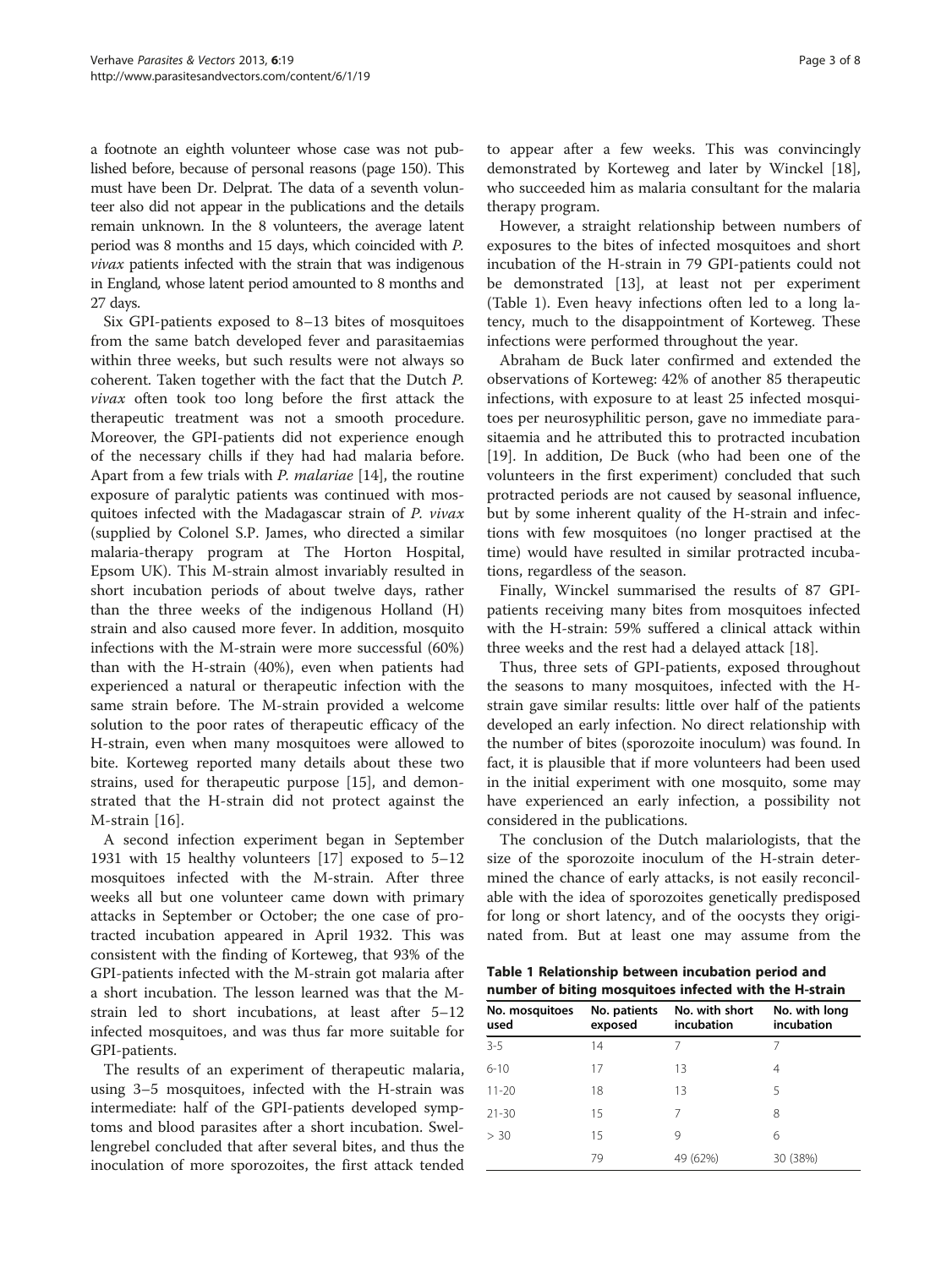experiment with one mosquito that the number of short latency oocysts was in the minority (in contrast to those of the M-strain). When an early attack occurred, at least one oocyst and its successive sporozoites must have been predetermined for short latency. With larger inocula, the clinical outcome shifted and the chance of one or a few "short" oocysts releasing their sporozoites to the salivary glands, caused more short latency attacks.

An example with numbers: suppose a mosquito with 50 oocysts, each producing 4000 sporozoites and 25% ending up in the salivary glands [[20\]](#page-7-0); if one oocyst has a "short" make-up, 1000 of the 50,000 sporozoites are "short". If 100 sporozoites are transmitted per bite, two of them are "short". With one mosquito bite the likelihood may be low that these two cause an early attack, but with more infective bites per person, the chance increases. Whatever the breaking point, one may assume a mix of genetically different zygotes/oocysts.

GPI-patients may later also have suffered an additional long latency attack, but information is obscured by the immune response mounted during extended periods of untreated fever.

# Relapses in P. vivax

The phenomenon of a reappearing parasitaemia with clinical signs after a previous attack and a healthy period without parasitaemia in-between, is called a relapse. At the time these experiments were carried out, researchers only had a vague idea that parasites might have some resting phase outside the blood and in some organ (which we know now to be the liver), where they are unaffected by quinine. The reactivation signal was, and still is, an enigma [\[21](#page-7-0)]. The question arises whether a relapse after a first attack (in the M-strain and others) and a first attack, long after exposure to an infected mosquito (more common in the H-strain), are the same phenomenon.

Unfortunately, the Dutch researchers did not report about the relapses of the eight volunteers with their latent periods of over 8 months (nor of the GPI-patients infected with the H-strain). However, Swellengrebel, in his letters to his wife from British India reported about his own relapses (\*\*). The two travelers were prepared for some follow-up because of the experimental origin of the infection. Indeed, Schüffner suffered two relapses, one before embarking for India and one in Bombay. Swellengrebel described the relapses he experienced himself and reminded his pregnant wife to note carefully the details of her relapses; apparently she was spared. After the experimental exposure to a mosquito on October 30<sup>th</sup> and December 5<sup>th</sup>, 1928:

• The primary attack with fever and 2 parasites/1000 leucocytes started on July 20<sup>th</sup> and lasted as a quotidian intermittent fever with up to 124

parasites, until treatment with quinine terminated this episode on the  $26^{\text{th}}$ .

- The first relapse started on August  $9<sup>th</sup>$ , with 72 parasites per 1000 leucocytes the following day and a sharp fever and sweating, despite taking quinine starting 24 hours earlier. On August  $12<sup>th</sup>$  the fever subsided to 36.0°C although he felt still a bit shaky.
- His second relapse began exactly 3 weeks after the first one. On August  $30<sup>th</sup>$  his temperature rose to 38.5°C with a parasitaemia of 36 per 1000 leucocytes. He took quinine and the fever disappeared the following day (quotidian had become tertian).
- He expected the third relapse to occur on the  $21<sup>st</sup>$ September, but it came on the 25<sup>th</sup>. He fainted and had a classical attack with chills, heat and sweating; he felt weak and had a palpable spleen, which stayed enlarged until the end of the month.

Assuming that the quinine always cleared all parasites from the blood, this case history shows that, even after long latency, more than one relapse could occur. Other similar observations on natural Dutch malaria exist, but this case is special, because of the professional observations of the phenomena on himself. Swellengrebel was apparently accustomed to the constant periodicity of relapses that also could occur after a short latency primary attack [[9\]](#page-6-0). A few of the scarce details on relapse patterns in Swellengrebel's publications are as follows.

The relapse rate of the experiment with the 15 volunteers, exposed to 5–12 mosquitoes infected with the M-strain, was almost 100%, compared with 50% after one bite. There were 39 relapses from December to next November the following year, with a peak in May. The authors wondered whether the one volunteer out of 15 with a protracted attack might have had an unobserved early infection that made it a true relapse. But no, all relapses manifested themselves with intermittent fever, whilst the one long latency attack came with an initial remittent Korteweg fever, which excluded an earlier parasitaemia [[17\]](#page-7-0).

Among 30 patients of Korteweg [[6,](#page-6-0)[19](#page-7-0)], who were exposed naturally and came down with primary attacks in September and October (short latency!), 67 relapses were recorded after quinine treatment, from November of that year to December of the following year, with a peak in June. Swellengrebel pointed out that the two relapse distributions after heavy and low autumn infections had an almost identical shape and timing (Figure [1\)](#page-4-0). Even though two different strains were compared and sporozoite inocula probably were different, he concluded that next year's attacks of the natural Dutch strain would all be plain relapses. Implicitly it follows that a first attack after protracted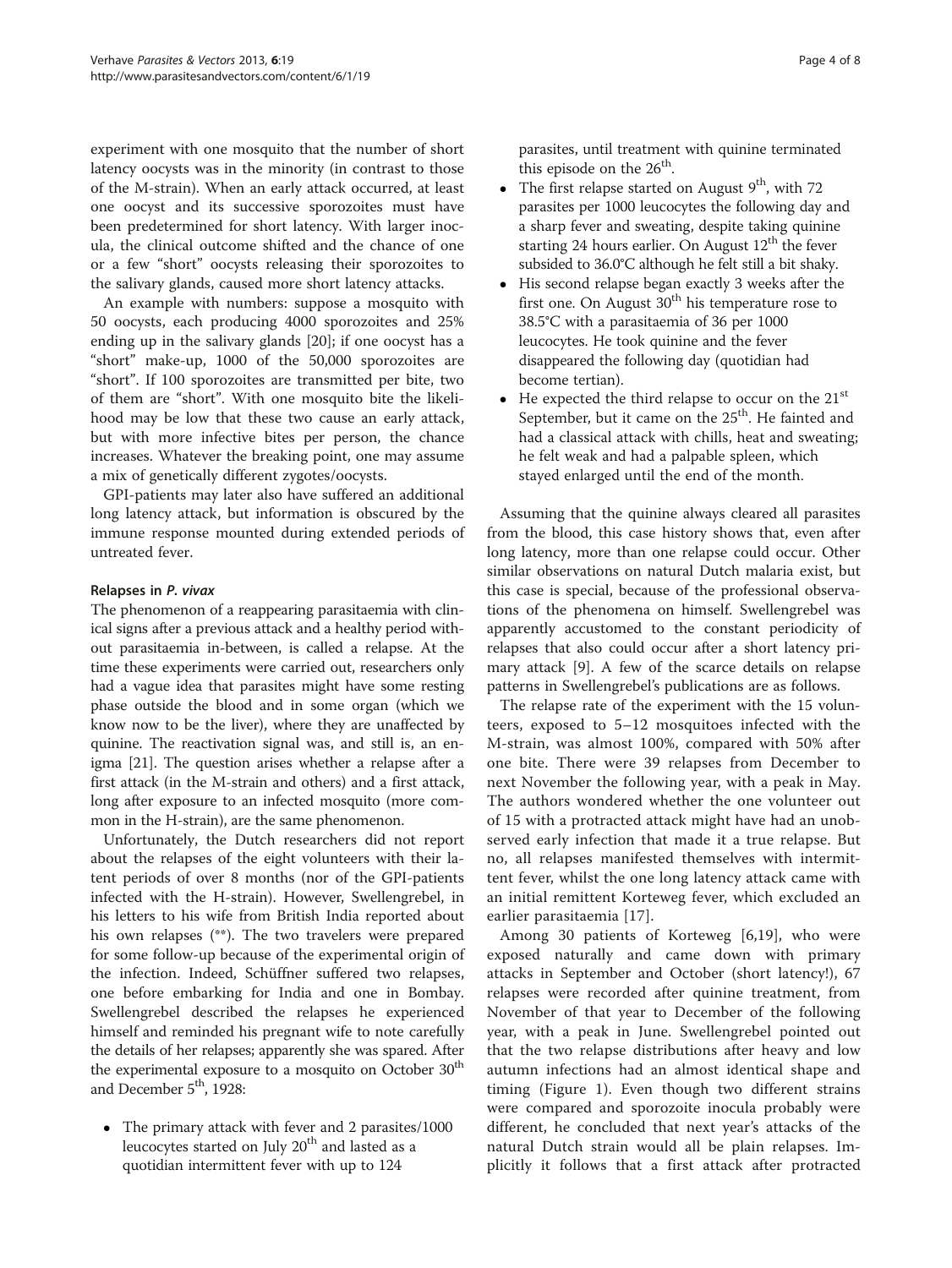<span id="page-4-0"></span>

incubation and its eventual relapses fell into the same pattern.

Splitting the primary cases into early ones (summer, before August) and late ones (autumn, from September onwards, when mosquitoes appear in houses and become infected), the following pattern emerged. Of 242 naturally infected primary cases in summer (i.e. after long latency) 51% gave a relapse, and of those 48% more than once, whilst of 77 autumn primaries (after short latency) 49% relapsed and of those 71% more than once. In other words, the shorter the time between infection and primary attack, the higher the chances of repeated relapses. From this, Swellengrebel postulated that the inoculum size of sporozoites determines the number of relapses.

Earlier data of Korteweg correlated with this statement. He had found increasing numbers of relapses at the onset of a natural epidemic [\[6](#page-6-0)[,22\]](#page-7-0). More cases relapsed in the following year during an emerging epidemic (supposedly with more sporozoites inoculated). And when the epidemic subsided, fewer cases relapsed the following year.

Moreover, Korteweg had found that relapsing malaria produced more gametocytes (75%) than primary cases (56%) and in higher densities [\[23](#page-7-0)]. The former group, because of the more benign symptoms, was less likely to see a doctor and gametocytes continued to circulate. Korteweg used his analysis of primary cases and relapses from the previous year to predict the incidence of the next year [\[4](#page-6-0)]. Though not explicitly stated, these observations fit with the idea that numbers of sporozoites determine the course of infections.

There was also an indication found in human behaviour. Naturally exposed patients in mental institutions in malaria regions showed a similar pattern [\[24\]](#page-7-0). The infection frequency in such institutions (in Medemblik, North-Holland, and Franeker, Friesland, and despite screened windows) was remarkably higher than among personnel and people in the towns, and therefore suitable for study. The relapse rate after quinine treatment of 84 patients was 69% and the primary attacks after September all relapsed in the spring or summer of next year. The researchers explained the higher relapse rate among mentally disturbed patients tentatively by reduced activity, as compared with alert healthy people. This allowed more mosquitoes to bite and to inject more sporozoites.

In conclusion, the number of biting infective mosquitoes (and thus, the inoculum size of sporozoites) determines the timing of primary attacks as well as the frequency of relapses, which in turn determines the outcome of next year's incidence of clinical malaria.

Not only the relapse rate but apparently also the number of relapses per person was directly related to the transmission event. A first relapse after treatment of a short latency attack appeared after a period approximately similar to the duration of the long pre-patent period, which suggests the influence of internal or external factors.

I would like to point out the fact that the data of the Dutch investigators were scattered, and that, though on the right track, they did not thoroughly investigate the biological phenomena of inoculum size, latency and relapses within the possibilities of their time.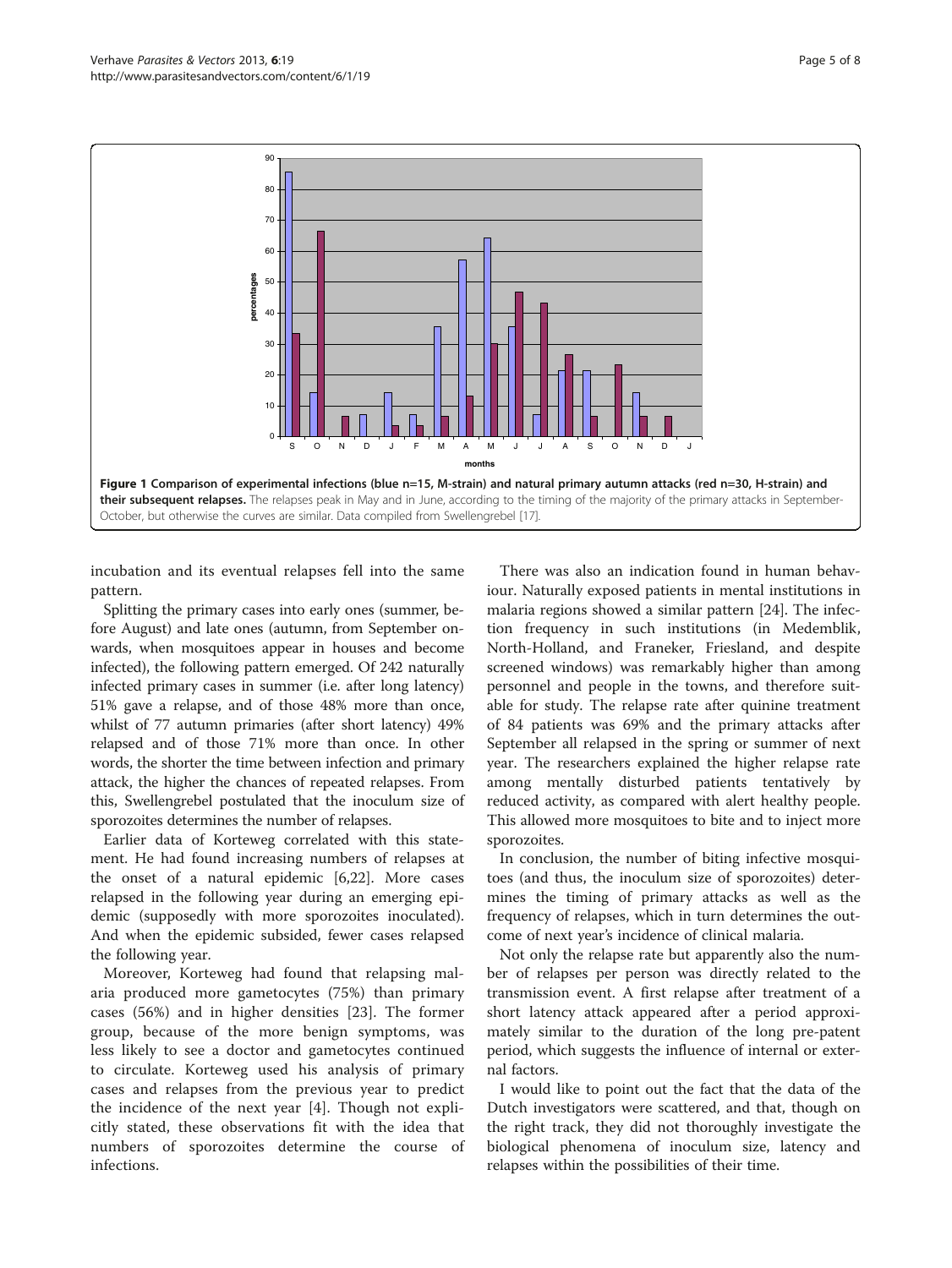With reference to the mosquito-transmitted Dutch isolates, and the one from Madagascar, the term "strain" was less strictly described than a modern definition would require. However, the parasites, maintained through many GPI-patients and reared mosquitoes, may have been genetically more homogeneous than those transmitted "in the wild". Infection of volunteers and patients in the past was less restricted by uniformity, regulations and ethical clearance or informed consent, despite a case fatality of eight per cent (62/807) among GPI-patients infected with the M-strain and left untreated under good medical care. Apparently, P. vivax infections are less innocent than is often assumed, at least in patients who suffer from an underlying illness, such as those with GPI [\[25](#page-7-0)].

To conclude this somewhat erratic collection of dispersed data and anecdotes from Dutch sources, a few items need to be discussed and expanded.

# **Discussion**

In 1946, Shute in England confirmed the Dutch findings on sporozoite inocula and incubation time. Pursuing this line of work started by the then deceased Dr. James with GPI-patients, he suggested that fewer than 2000 dissected and injected sporozoites (of a Romanian P. vivax strain with long latency) failed to give a short incubation [[26](#page-7-0)]. However, it was not until 1976 that Shute, Garnham and colleagues performed the decisive experiments by injecting graded numbers of sporozoites of a North Korean long latency strain intradermally into mental hospital patients in Romania [[27\]](#page-7-0). They confirmed the idea that low numbers of this temperate zone P. vivax led to long latency (1000 sporozoites and less), whilst the tropical Chesson strain always resulted in short latency, irrespective of the numbers of sporozoites injected. The authors calculated that the Korean strain used in this experiment produced one in a thousand sporozoites that gave a clinical attack with short latency and 999/1000 induced long latency. However, they did not consider the difference in (genetic) background of the few oocysts per mosquito (see my calculation above).

Short and Garnham, who revealed the existence of hypnozoites, assumed that P. vivax sporozoites of the temperate zones are programmed differently. Mosquitoes may have picked up a clone of parasites programmed either for long or for short latency. If we consider the existence of clones in nature unlikely, at least a minority of the oocysts growing from zygotes has the trait of short latency and thus, with more mosquitoes biting, and more shorttype sporozoites in the inoculum, the chance of developing a parasitaemia at short notice increases. The environment of the parasite in local An. maculipennis atroparvus

(the definitive host) influencing the genetic recombination, leading to early or late primary attacks and their eventual relapses, may also be considered.

Tiburskaja et al. also concluded that the relapse rate of various long latency strains of P. vivax, used in psycho-neurological hospitals in Moscow, depended on the number of mosquitoes used [[28\]](#page-7-0). Patients with a short latency primary attack after exposure to enough biting mosquitoes are likely to relapse again after long latency. In this case the H-strain has similarities with the St. Elizabeth strain from temperate climates in North America, suggesting a complex genetic make-up of the non-tropical P. vivax [\[17,29](#page-7-0)]. In an attempt to explain the remarkable autumn peaks of Dutch "febris tertiana" of the 19<sup>th</sup> century, which were virtually unknown in the 20<sup>th</sup> century, Swellengrebel even considered the possibility that the Dutch strain was flexible, and would have produced mainly short incubations during that era [[9](#page-6-0)[,17](#page-7-0)].

We now know that sporozoites of P. vivax reside in parenchymal liver cells and multiply directly, or go into dormancy. Hypnozoites reactivate and multiply at later points in time. The phenomenon of primary attacks and relapses can be explained by the assumption that each one is a primary outbreak in itself, originating from genotypically different hypnozoites after varying periods of dormancy.

Dutch primary cases in autumn had more chance of relapsing than primary cases in spring or summer. The latter relapsed generally in the same year, but relapses from autumn primaries delayed until the next year. Thus, the period of December to April was virtually devoid of parasitaemias and clinical attacks. The reactivation of dormant liver stages seems to occur after a fixed time interval, and along the same line, the long latency of about 38–40 weeks requires some signal, either from the host or from beyond. The trigger for reactivation of hypnozoites is still enigmatic, but White [\[9](#page-6-0)] suggested convincingly that after a first clinical attack in long latency infections, subsequent relapses are induced by the preceding illness; he based this on the predictable periodicity (see Swellengrebel's own pattern of relapses).

Factors responsible for activation of dormant liver forms by the human environment (the intermediate host) are also a possibility, but the Dutch malariologists had very restricted means to investigate this. For example, there are casuistic indications that stress, shock, physical weakness or confinement can provoke a relapse of tertian malaria (it was for good reason that Swellengrebel was concerned about his pregnant wife!). In The Netherlands, the story goes that a boy, cracking though the ice of a recently frozen canal, developed malaria. Major trauma or surgery of people from areas endemic for (vivax) malaria cause hormonal and cytokine changes which likewise may induce a relapse. Disturbance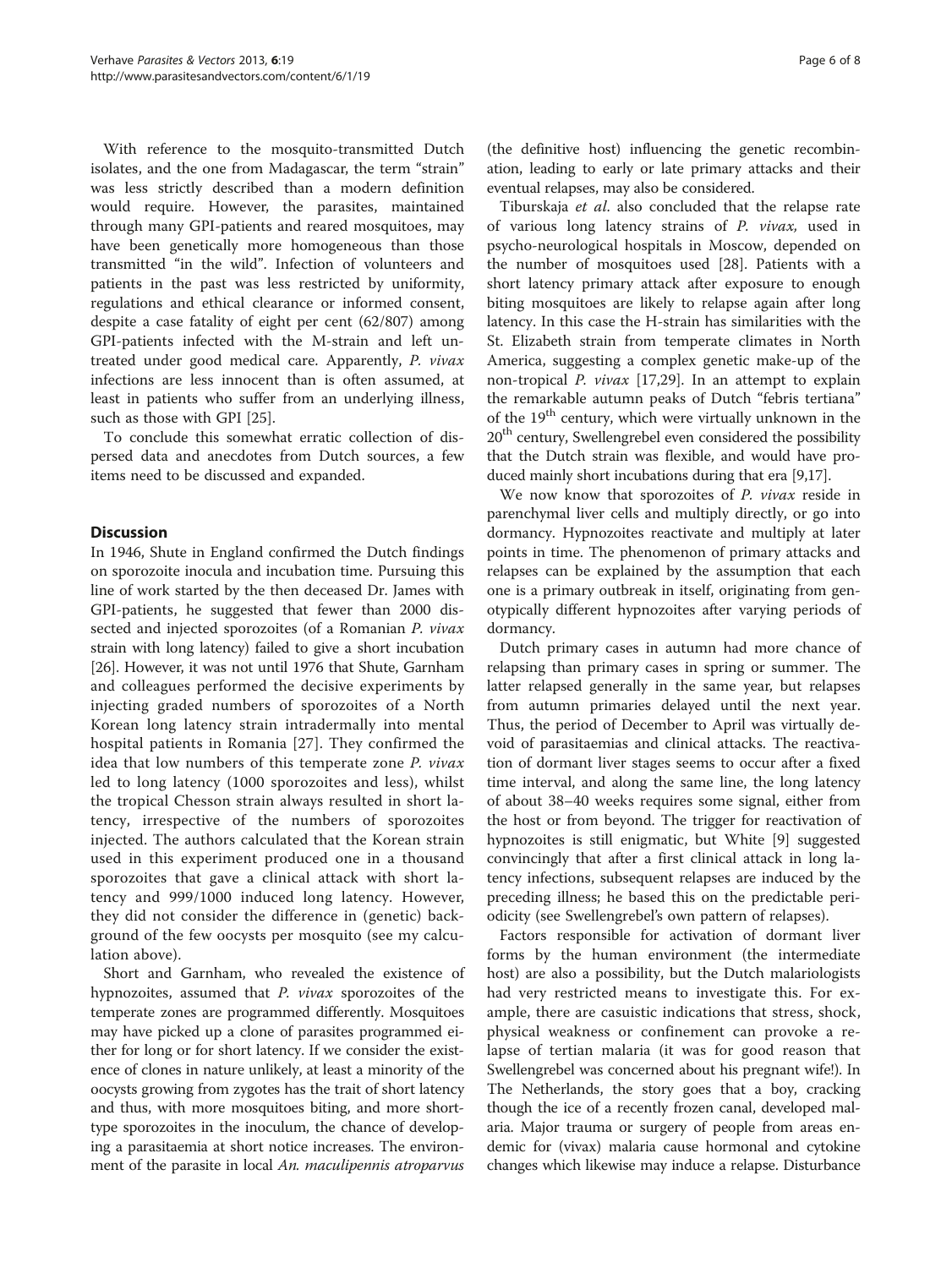<span id="page-6-0"></span>of the (hormonal) equilibrium may reactivate dormant hypnozoites "before their time", which would imply the environment as the determining factor for the length of the period in the liver. However, later experimental attempts to provoke a clinical attack in Dutch GPI-patients failed [[30](#page-7-0)].

Next to the likelihood of different genetic constitutions of sporozoites (and hypnozoites), it is also tempting to assume that the hormonal equilibrium of the human body causes liver-stage parasites to remain quiescent during autumn and winter. And when the body adjusts to more daylight, the dormancy ends, relapses and long latency primaries constitute the peak of primary clinical malaria (in The Netherlands in late spring). The observation that the relapse rate in naturally acquired infections was higher than with GPI-patients infected throughout the seasons [13] supports this possibility.

A new idea is that of a supposed influence of the many bites of the newly-emerged anopheline generation in the summer season. Their saliva might induce a reactivation of dormant liver forms that gives rise to relapses (with or without a primary attack within weeks of exposure in the previous year). In a recent interesting analysis of old time vivax malaria in Finland, Huldén et al. [[31](#page-7-0)] applied the idea of Paul et al. [\[32\]](#page-7-0) on the influence of mosquito saliva modulating malaria parasites in the human body. However, the amounts of mosquito bites in Dutch spring and early summer were almost negligible.

Modern methods of genotyping by analysing blood forms harvested at the primary attack, and those of relapses in the same patients, have shown that sporozoites in one inoculum, transferred by mosquito bite have made it likely that sporozoites have different genotypes [[33,34\]](#page-7-0). Consequently, hypnozoites that give rise to relapses have a different make-up from liver forms that immediately proceed to schizonts, and thus, sporozoites may be of mixed genotype. If clonal hypnozoites become activated at predetermined intervals [\[35](#page-7-0)], they would not need an external trigger for activation.

#### Conclusions

Observations made by Dutch malariologists in the past, suggested some sort of predetermination or clonation of P. vivax strains. Genetic differentiation must have established in zygotes and is expressed in oocysts, sporozoites and hypnozoites and determines the outcome, both in short or long latency and in relapse rates/numbers. In addition, factors of the host and the outside environment may determine the awakening of hypnozoites. A good understanding of experiments done in the past helps us to understand the epidemiology of present-day vivax-malaria, and assists in designing consequent interventions. Using these findings, one can come to conclusions based on careful analyses, as White did [9].

The observed difference in the clinical course among people with or without previous experience with the local P. vivax strain (intermittent or remittent/ tertian or quotidian fevers of Korteweg), and the well-known difficulty for microscopic diagnosis in the latter cases deserves serious exploitation in epidemiological studies or local diagnostic centres.

At present P. vivax, in all its geographical and genetic diversity, mainly allows us only to hypothesise about its biology. Apart from studying the enigmatic determinants that reactivate hypnozoites, a detection technique for the presence of one or more hypnozoites would be useful to make the blind use of a 14-day primaquine course obsolete. Further study is required of transmission, relapse patterns and timing in P. vivax strains from tropical and temperate zones.

#### Competing interests

The author declares that he has no competing interests.

#### Acknowledgements

(\*) The hospitality and help of the Rockefeller Archives, Int. Health Dept., Sleepy Hollow, New York and its former director Dr. Darwin Stapleton is appreciated.

(\*\*) I am greatly indebted to the children of the late Prof. Swellengrebel, who generously put all his travel letters at my disposition (see also ref. 5). T. Abeku, London, T. Bousema, Nijmegen and T. Eggelte, Amsterdam were helpful in reading the manuscript and giving various appropriate remarks.

#### Received: 21 August 2012 Accepted: 11 January 2013 Published: 18 January 2013

#### References

- 1. Verhave JP: The Dutch School of Malaria Research. Parassitologia 1987, 29:263–274. see also ref. 13.
- 2. Korteweg PC: De aanvangskoorts der malaria tertiana. Ned Tijdschr Geneesk 1924, 68(I):1622–1638. disc.: II, 592.
- 3. Korteweg PC: What is the normal type of fever in the primary cases of benign tertian malaria? Is it tertian or quotidian. J Trop Med 1931, 34:129. ibid. in Dutch, Ned Tijdschr Geneesk 1931, 75(II)1750.
- 4. Korteweg PC, Swellengrebel NH: Wanneer heeft ten onzent malariabesmetting plaats. Ned Tijdschr Geneesk 1921, 65:1485–1486.
- 5. Verhave JP: The Moses of Malaria; Nicolaas H. Swellengrebel (1885–1970), Abroad and at Home. Rotterdam: Erasmus Publishing; 2011.
- 6. Korteweg PC: Klinische observaties over malaria in den winter van 1901-'02. Herinneringsbundel Prof. Rosenstein. Leiden: E. IJdo; 1902:263–281.
- 7. Korteweg PC: Die epidemiologische Bedeutung der Neuinfektionen mit malaria tertiana im Herbst. Zeitschr Hyg Infektionskrankh 1929, 110(4):724–731.
- 8. Korteweg PC: Malaria tertiana met lange latentie. Ned Tijdschr Geneesk 1926, 70(I):2411.
- 9. White NJ: Determinants of relapse periodicity in Plasmodium vivax malaria. Malaria J 2011, 10:297.
- 10. Schüffner WAP, Korteweg PC, Swellengrebel NH: Proefondervindelijke malaria met lange latentie. Ned Tijdschr Geneesk 1929, 73:4622–4629.
- 11. Ibidem: Experimental malaria with protracted incubation. Proc Roy Acad Sciences Amsterdam 1929, 32:903–911.
- 12. Swellengrebel NH, Swellengrebel-de Graaf JMH, De Buck A: Le paludisme aux Pays-Bas, contracté en automne, ne se manifeste que pendant l'été suivant. Bull Soc Path Exot 1929, 22:642–645.
- 13. Swellengrebel NH, de Buck A: Malaria in The Netherlands. Amsterdam: Scheltema & Holkema; 1938.
- 14. de Buck A: Infection experiments with quartan malaria. Ann Trop Med Par 1935, 29:171–175.